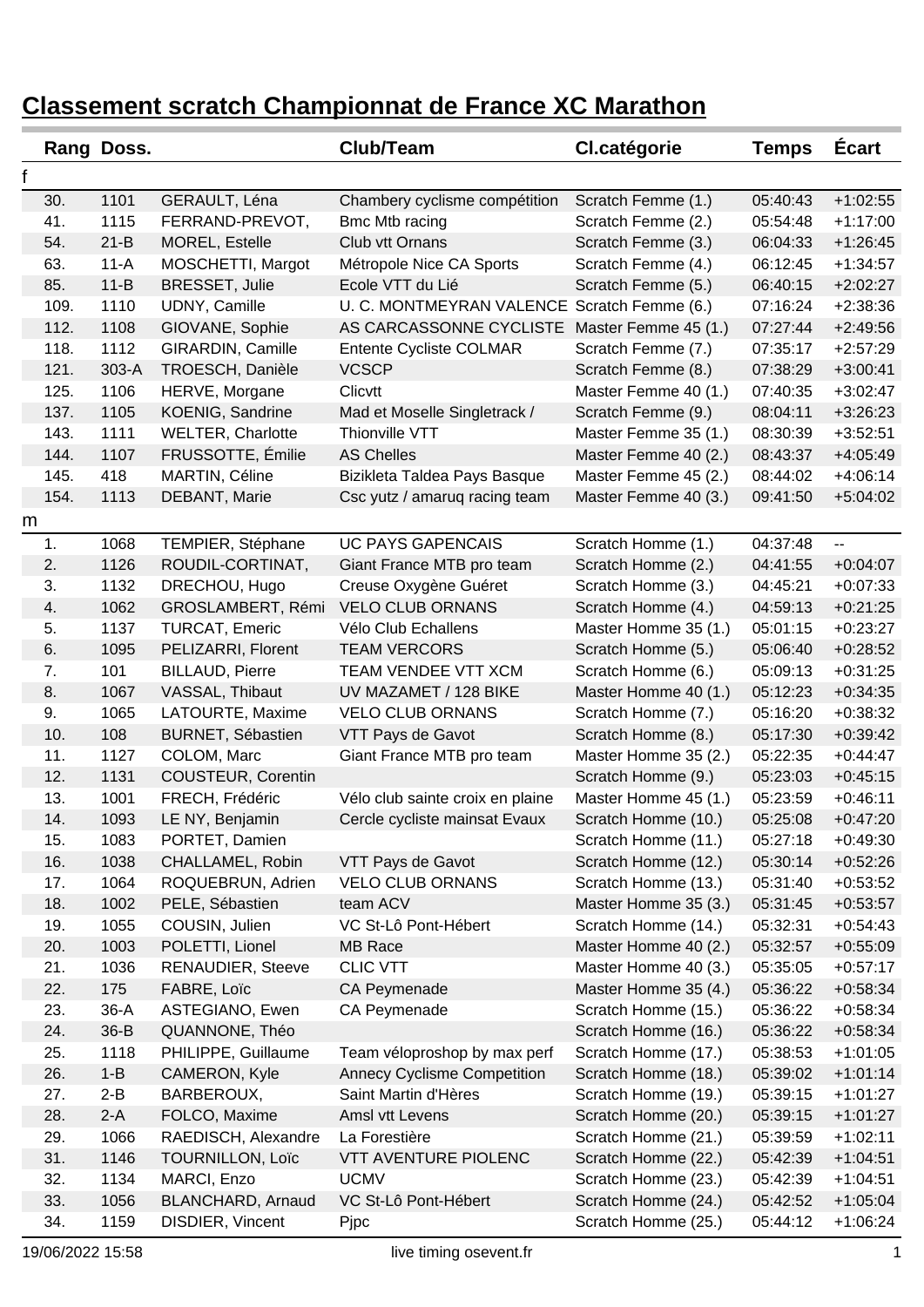| Rang | Doss.  |                           | Club/Team                   | <b>Cl.catégorie</b>   | <b>Temps</b> | <b>Ecart</b> |
|------|--------|---------------------------|-----------------------------|-----------------------|--------------|--------------|
| 35.  | 1094   | <b>BUFFARD, Florian</b>   |                             | Scratch Homme (26.)   | 05:45:16     | $+1:07:28$   |
| 36.  | 1144   | GARDET, Quentin           | Avenir Cycliste Rudipontain | Scratch Homme (27.)   | 05:50:33     | $+1:12:45$   |
| 37.  | 1069   | GOMBERT, Frédéric         | AS CARCASSONNE CYCLISTE     | Scratch Homme (28.)   | 05:50:37     | $+1:12:49$   |
| 38.  | 1071   | <b>BOURLOT, Pierre</b>    | Raid vauban                 | Scratch Homme (29.)   | 05:51:52     | $+1:14:04$   |
| 39.  | 1047   | GROS, Marius              | Vélo Club Dolois            | Scratch Homme (30.)   | 05:51:52     | $+1:14:04$   |
| 40.  | 1080   | THOMAS, Jean              |                             | Scratch Homme (31.)   | 05:52:58     | $+1:15:10$   |
| 42.  | 1030   | <b>BERNHARD, Alain</b>    | E. E. C                     | Master Homme 50 (1.)  | 05:55:13     | $+1:17:25$   |
| 43.  | 1091   | GILBERT, Nathanaël        | <b>ASPTT Besançon</b>       | Scratch Homme (32.)   | 05:56:23     | $+1:18:35$   |
| 44.  | 1077   | VIALAT, Eric              |                             | Master Homme 35 (5.)  | 05:57:09     | $+1:19:21$   |
| 45.  | 38-B   | SENECHAL, Yannick         |                             | Master Homme 50 (2.)  | 05:57:47     | $+1:19:59$   |
| 46.  | 431    | ROUX, Pierre-Ulysse       | <b>VC Saillans</b>          | Scratch Homme (33.)   | 05:57:57     | $+1:20:09$   |
| 47.  | 103    | LLORET, Alexis            | <b>ACME</b>                 | Scratch Homme (34.)   | 05:58:12     | $+1:20:24$   |
| 48.  | $19-B$ | DIMEY, Nicolas            | Oc gif vtt                  | Scratch Homme (35.)   | 05:59:06     | $+1:21:18$   |
| 49.  | $19-A$ | PERRET, Raphael           | Oc gif vtt                  | Scratch Homme (36.)   | 05:59:06     | $+1:21:18$   |
| 50.  | 1032   | STEGER, Gaétan            | <b>ASPTT Mulhouse VTT</b>   | Scratch Homme (37.)   | 06:00:34     | $+1:22:46$   |
| 51.  | 1122   | WANTELLET, Thibaut        | Montauban Cyclisme 82       | Scratch Homme (38.)   | 06:02:11     | $+1:24:23$   |
| 52.  | 1075   | MAILLARD, Etienne         | <b>VC ECKWERSHEIM</b>       | Scratch Homme (39.)   | 06:03:49     | $+1:26:01$   |
| 53.  | 1158   | GALLE, Fabian             | LA MOTTE SERVOLEX           | Scratch Homme (40.)   | 06:03:54     | $+1:26:06$   |
| 55.  | 426    | <b>BENACCHIO, Lionel</b>  | $\sqrt{2}$                  | Master Homme 35 (6.)  | 06:06:14     | $+1:28:26$   |
| 56.  | 1116   | PIOLINE, Renaud           |                             | Master Homme 35 (7.)  | 06:07:01     | $+1:29:13$   |
| 57.  | 1139   | REVAUX, Valentin          | Vélo Club Ambérieu          | Scratch Homme (41.)   | 06:08:35     | $+1:30:47$   |
| 58.  | 1029   | MISSUD, David             | VTT RANDO 04                | Master Homme 35 (8.)  | 06:10:15     | $+1:32:27$   |
| 59.  | 1090   | WELTER, Sébastien         | Thionville VTT              | Scratch Homme (42.)   | 06:10:38     | $+1:32:50$   |
| 60.  | 1074   | BOURDON, Rémy             | Annecy Cyclisme Compétition | Scratch Homme (43.)   | 06:10:54     | $+1:33:06$   |
| 61.  | 1148   | KARLESKIND, Robin         | <b>CC SARREBOURGEOIS</b>    | Scratch Homme (44.)   | 06:12:17     | $+1:34:29$   |
| 62.  | 130    | <b>BEAUREPERE, Pierre</b> | Tourisme et Aventure        | Master Homme 35 (9.)  | 06:12:17     | $+1:34:29$   |
| 64.  | 1098   | <b>BADEL, Pierre</b>      | Uniteam Cycling             | Master Homme 40 (4.)  | 06:12:48     | $+1:35:00$   |
| 65.  | $21-A$ | BOSSLER,                  | Velo Club Tournus           | Master Homme 45 (2.)  | 06:13:25     | $+1:35:37$   |
| 66.  | 1135   | HIRSINGER,                | <b>EC COLMAR</b>            | Master Homme 50 (3.)  | 06:21:20     | $+1:43:32$   |
| 67.  | 1133   | PERRON, Tony              | Avenir Cyclisme Rudipontain | Scratch Homme (45.)   | 06:21:30     | $+1:43:42$   |
| 68.  | 1124   | LADET, Antoine            |                             | Scratch Homme (46.)   | 06:22:03     | $+1:44:15$   |
| 69.  | 1039   | LOUIN, Noam               | Saint bris Cycling          | Master Homme 40 (5.)  | 06:23:04     | $+1:45:16$   |
| 70.  | 1081   | ARLAUD, Kewan             | SMS Cyclo                   | Scratch Homme (47.)   | 06:28:30     | $+1:50:42$   |
| 71.  | 434    | VARNIER, Thomas           | Saint bris cycling          | Scratch Homme (48.)   | 06:30:46     | $+1:52:58$   |
| 72.  | 1041   | ROUSSELIN, Yoann          | <b>SCO Dijon</b>            | Master Homme 40 (6.)  | 06:31:20     | $+1:53:32$   |
| 73.  | 132    | CHARLOT, Ludovic          | Tourisme et Aventure        | Master Homme 50 (4.)  | 06:32:09     | $+1:54:21$   |
| 74.  | 1043   | ROUSSEAU, Patrick         | Saint Julien en Genevois    | Master Homme 50 (5.)  | 06:32:19     | $+1:54:31$   |
| 75.  | 1100   | PASSELEGUE, Gabin         | SPORT ET MONTAGE            | Scratch Homme (49.)   | 06:33:02     | $+1:55:14$   |
| 76.  | 1011   | LANGASQUE, Didier         | AMSL LEVENS                 | Master Homme 50 (6.)  | 06:33:44     | $+1:55:56$   |
| 77.  | 131    | <b>TOSSEN, Franck</b>     | Tourisme et Aventure        | Master Homme 40 (7.)  | 06:36:35     | $+1:58:47$   |
| 78.  | 123    | NERVI, Michael            | Castelet vélo passion       | Scratch Homme (50.)   | 06:37:50     | $+2:00:02$   |
| 79.  | 139    | ISCHARD, Frédéric         | <b>EC Sartrouville</b>      | Master Homme 35 (10.) | 06:38:05     | $+2:00:17$   |
| 80.  | 1058   | CABOCHE, Sébastien        | <b>VS CACIEN</b>            | Master Homme 40 (8.)  | 06:38:15     | $+2:00:27$   |
| 81.  | 1096   | GONIN, Simon              | <b>VC Saillans</b>          | Scratch Homme (51.)   | 06:39:15     | $+2:01:27$   |
| 82.  | 1033   | BULLIOT, Jean michel      | <b>ECMV</b>                 | Master Homme 60 (1.)  | 06:39:48     | $+2:02:00$   |
| 83.  | 419    | DAGUIN, Jauffrey          | <b>SAINT BRIS CYCLING</b>   | Master Homme 45 (3.)  | 06:39:53     | $+2:02:05$   |
| 84.  | 1125   | CHAIX, Samuel Chaix       |                             | Scratch Homme (52.)   | 06:40:03     | $+2:02:15$   |
| 86.  | 1028   | PRZYBYLSKI,               | VTT Blénod                  | Master Homme 55 (1.)  | 06:41:26     | $+2:03:38$   |
| 87.  | 1085   | BENEZECH, Raphaël         | Velo club Dolois            | Scratch Homme (53.)   | 06:42:24     | $+2:04:36$   |
| 88.  | 1157   | VALARIER, Victor          | Roc de la Lègue             | Scratch Homme (54.)   | 06:43:36     | $+2:05:48$   |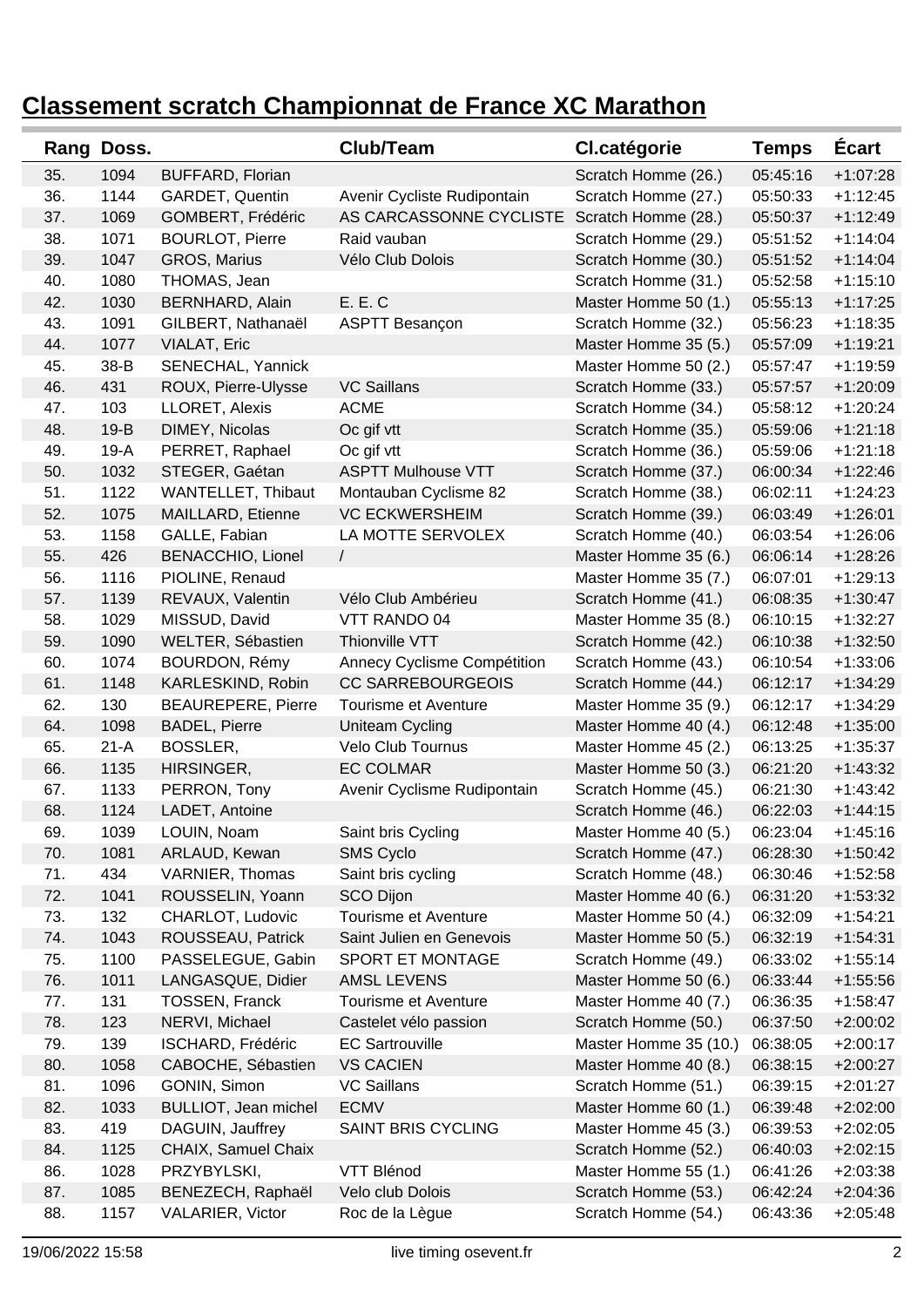| Rang | Doss.    |                          | Club/Team                      | <b>Cl.catégorie</b>   | <b>Temps</b> | <b>Ecart</b> |
|------|----------|--------------------------|--------------------------------|-----------------------|--------------|--------------|
| 89.  | 1099     | BACHSCHMIDT,             | Entente Cycliste COLMAR        | Master Homme 45 (4.)  | 06:44:42     | $+2:06:54$   |
| 90.  | $17-A$   | <b>CARLIER, Corentin</b> |                                | Scratch Homme (55.)   | 06:45:55     | $+2:08:07$   |
| 91.  | 1013     | CADARIO, Anthony         | <b>EC COLMAR</b>               | Scratch Homme (56.)   | 06:47:14     | $+2:09:26$   |
| 92.  | 437      | GIFFON, Julien           | VC saillans                    | Master Homme 35 (11.) | 06:48:55     | $+2:11:07$   |
| 93.  | 1004     | LARGE, Francis           | <b>VTT PASSION BEAUCOURT</b>   | Master Homme 50 (7.)  | 06:49:01     | $+2:11:13$   |
| 94.  | 1022     | <b>BENIGAUD, Didier</b>  | <b>HORIZON MONTLUCON</b>       | Master Homme 45 (5.)  | 06:50:13     | $+2:12:25$   |
| 95.  | 1024     | VETTER, Cédric           | <b>VCSCP</b>                   | Master Homme 35 (12.) | 06:52:04     | $+2:14:16$   |
| 96.  | 105      | MOREL, Emmanuel          | Team Sojasun cyclisme          | Master Homme 50 (8.)  | 06:58:28     | $+2:20:40$   |
| 97.  | 1086     | VALLEE, René             | La FORESTIERE                  | Master Homme 60 (2.)  | 07:02:46     | $+2:24:58$   |
| 98.  | 414      | LUCAS, Antoine           | Us Vern                        | Scratch Homme (57.)   | 07:02:55     | $+2:25:07$   |
| 99.  | 416      | AUDRAN, Tristan          | CC liffré                      | Scratch Homme (58.)   | 07:02:55     | $+2:25:07$   |
| 100. | 1117     | LAURENT, Romain          |                                | Master Homme 35 (13.) | 07:10:39     | $+2:32:51$   |
| 101. | 303-B    | GUTH, Olivier            | vcscp                          | Master Homme 45 (6.)  | 07:10:43     | $+2:32:55$   |
| 102. | 1160     | TERSIGUEL, Jérome        | AVENIR DU VAL DE MARNE         | Master Homme 50 (9.)  | 07:11:01     | $+2:33:13$   |
| 103. | 1020     | STÉPHAN, Jean-Paul       | <b>UCJV</b>                    | Master Homme 55 (2.)  | 07:12:04     | $+2:34:16$   |
| 104. | 1035     | CORBEAU, Laurent         | <b>ECMV</b>                    | Master Homme 50 (10.) | 07:12:19     | $+2:34:31$   |
| 105. | 1026     | KARLESKIND, Marc         | A <sub>2</sub> C               | Master Homme 55 (3.)  | 07:12:52     | $+2:35:04$   |
| 106. | $6-A$    | PRINTZ, Eric             | <b>VC HETTANGE</b>             | Master Homme 50 (11.) | 07:14:07     | $+2:36:19$   |
| 107. | $6 - B$  | FENDT, Jean-Yves         | <b>VC HETTANGE</b>             | Master Homme 50 (12.) | 07:14:07     | $+2:36:19$   |
| 108. | 177      | LEBRUN, Xavier           |                                | Master Homme 45 (7.)  | 07:14:12     | $+2:36:24$   |
| 110. | 1138     | CABRERA, Marc            | Vélo Sport Hyerois             | Master Homme 60 (3.)  | 07:22:06     | $+2:44:18$   |
| 111. | 1154     | BELBEZIER, Théo          |                                | Scratch Homme (59.)   | 07:23:46     | $+2:45:58$   |
| 113. | 1136     | JACQUES, Mickaël         | Les baroudeurs de ligny        | Master Homme 45 (8.)  | 07:30:04     | $+2:52:16$   |
| 114. | 1149     | <b>BROGLIA, Alain</b>    | A.C.M.E                        | Master Homme 55 (4.)  | 07:31:20     | $+2:53:32$   |
| 115. | 104      | JALLON, Pierre           |                                | Master Homme 40 (9.)  | 07:31:21     | $+2:53:33$   |
| 116. | $20-A$   | GONNON, Bruno            |                                | Master Homme 55 (5.)  | 07:32:30     | $+2:54:42$   |
| 117. | 1008     | GUILLOU, Valentin        | Vélo club dolois               | Scratch Homme (60.)   | 07:33:51     | $+2:56:03$   |
| 119. | 417      | ELISSAGARAY, Yon         | Bizikleta Taldea Pays Basque   | Master Homme 40 (10.) | 07:35:42     | $+2:57:54$   |
| 120. | 1121     | LABANTI, Stephan         | <b>VELO CLUB DOLOIS</b>        | Master Homme 50 (13.) | 07:35:43     | $+2:57:55$   |
| 122. | 1044     | PELTIER, Fabien          | Gresi Free Ride                | Master Homme 45 (9.)  | 07:38:35     | $+3:00:47$   |
| 123. | 1042     | PELTIER, Bruno           | S.C.OLYMPIQUE DE DIJON         | Master Homme 45 (10.) | 07:38:35     | $+3:00:47$   |
| 124. | 1070     | ROZAND, Vivien           | Corbas Lyon métropole          | Master Homme 35 (14.) | 07:40:02     | $+3:02:14$   |
| 126. | 119      | <b>BONNET, Bernard</b>   | <b>BIKERS DU PIC</b>           | Master Homme 55 (6.)  | 07:45:11     | $+3:07:23$   |
| 127. | $27-A$   | CARRE, Didier            | <b>COUSERANS CYCLISTE</b>      | Master Homme 60 (4.)  | 07:48:43     | $+3:10:55$   |
| 128. | 1006     | HYNDERICK, Stéphane      | A.C.MARSEILLE EST              | Master Homme 50 (14.) | 07:51:53     | $+3:14:05$   |
| 129. | 1153     | LEHEC, Arthur            | MB RACE SCOTT                  | Scratch Homme (61.)   | 07:53:00     | $+3:15:12$   |
| 130. | 1084     | GRAND, Pierre            | <b>VELO CLUB DOLOIS</b>        | Master Homme 35 (15.) | 07:54:47     | $+3:16:59$   |
| 131. | 1078     | FOURNIER, Christophe     | Vtt conliege bassin de lons le | Master Homme 35 (16.) | 07:55:47     | $+3:17:59$   |
| 132. | 1031     | PREVAUTEL,               | <b>ECOV</b>                    | Master Homme 50 (15.) | 07:56:00     | $+3:18:12$   |
| 133. | 1082     | ELIE, Nicolas            | MB Race                        | Master Homme 40 (11.) | 07:58:19     | $+3:20:31$   |
| 134. | $27 - B$ | SAUBERE, Christophe      | caouserans cycliste            | Master Homme 50 (16.) | 08:00:29     | $+3:22:41$   |
| 135. | 138      | LAIR, Eric               | ACBelmontaise                  | Master Homme 45 (11.) | 08:00:51     | $+3:23:03$   |
| 136. | 135      | VILLERET, Cyprien        | La roue des grands bois        | Scratch Homme (62.)   | 08:00:53     | $+3:23:05$   |
| 138. | 176      | RICHARD, Cédric          | <b>CVAC VIENNE</b>             | Master Homme 45 (12.) | 08:04:27     | $+3:26:39$   |
| 139. | 1048     | LECRU, Christophe        | <b>CCBrinon</b>                | Master Homme 35 (17.) | 08:04:47     | $+3:26:59$   |
| 140. | 1088     | THOOR, Edouard           | MB Race                        | Scratch Homme (63.)   | 08:13:03     | $+3:35:15$   |
| 141. | 432      | VACHON, Anthony          | La motte servolex cyclism      | Master Homme 35 (18.) | 08:15:41     | $+3:37:53$   |
| 142. | 1005     | CHAZALVIEL, Thierry      | <b>VTT ARGENTAT</b>            | Master Homme 55 (7.)  | 08:22:13     | $+3:44:25$   |
| 146. | 425      | <b>BRUN, Gregory</b>     | Vélo club st chinianais        | Master Homme 35 (19.) | 08:44:03     | $+4:06:15$   |
| 147. | 411      | RICHET, Christopher      | Vtt fun club                   | Master Homme 35 (20.) | 09:03:09     | $+4:25:21$   |
|      |          |                          |                                |                       |              |              |